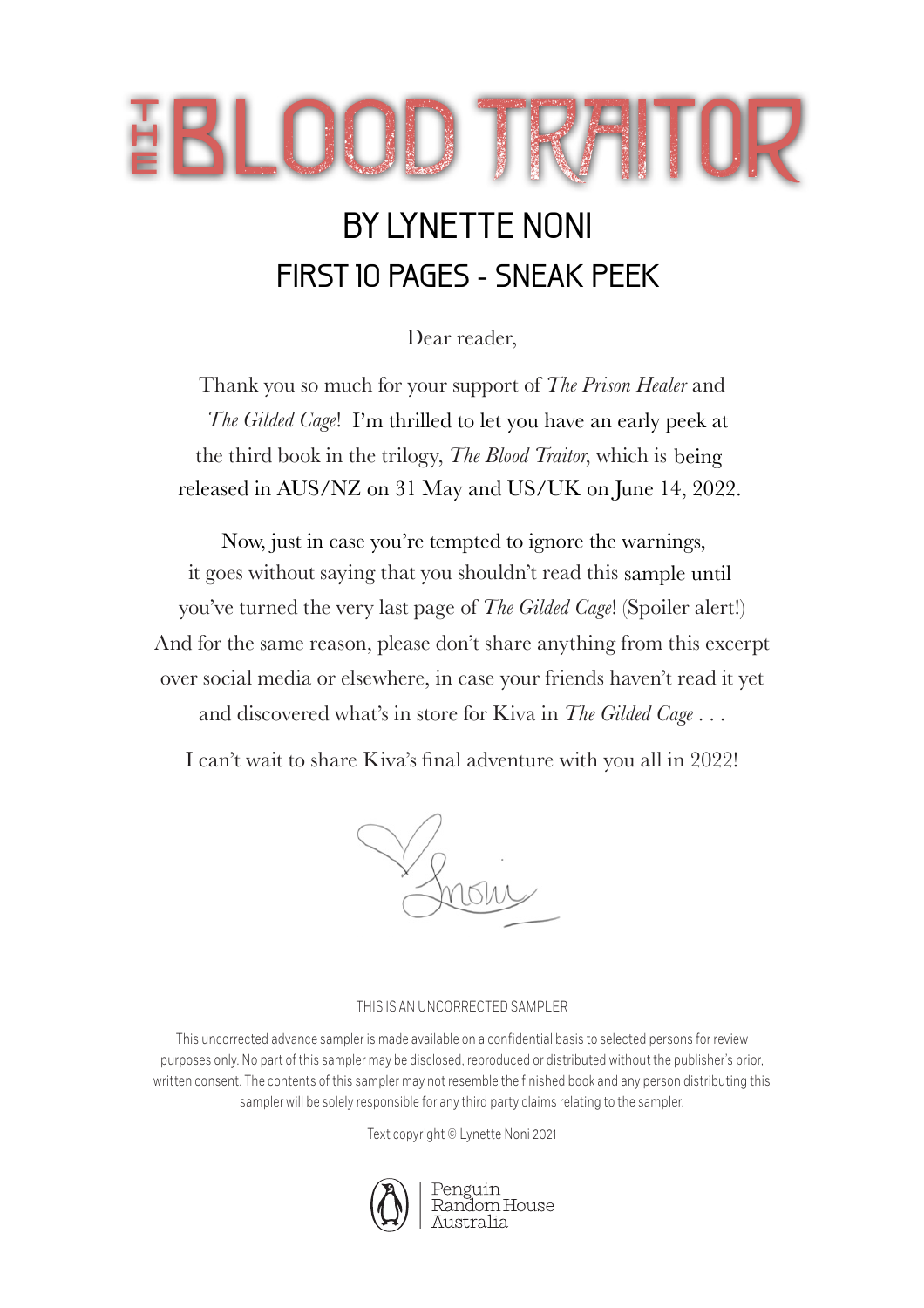Please note that this sample shares only part of the first chapter, and does not include the prologue.

> Please also be aware that the content may be triggering for some readers.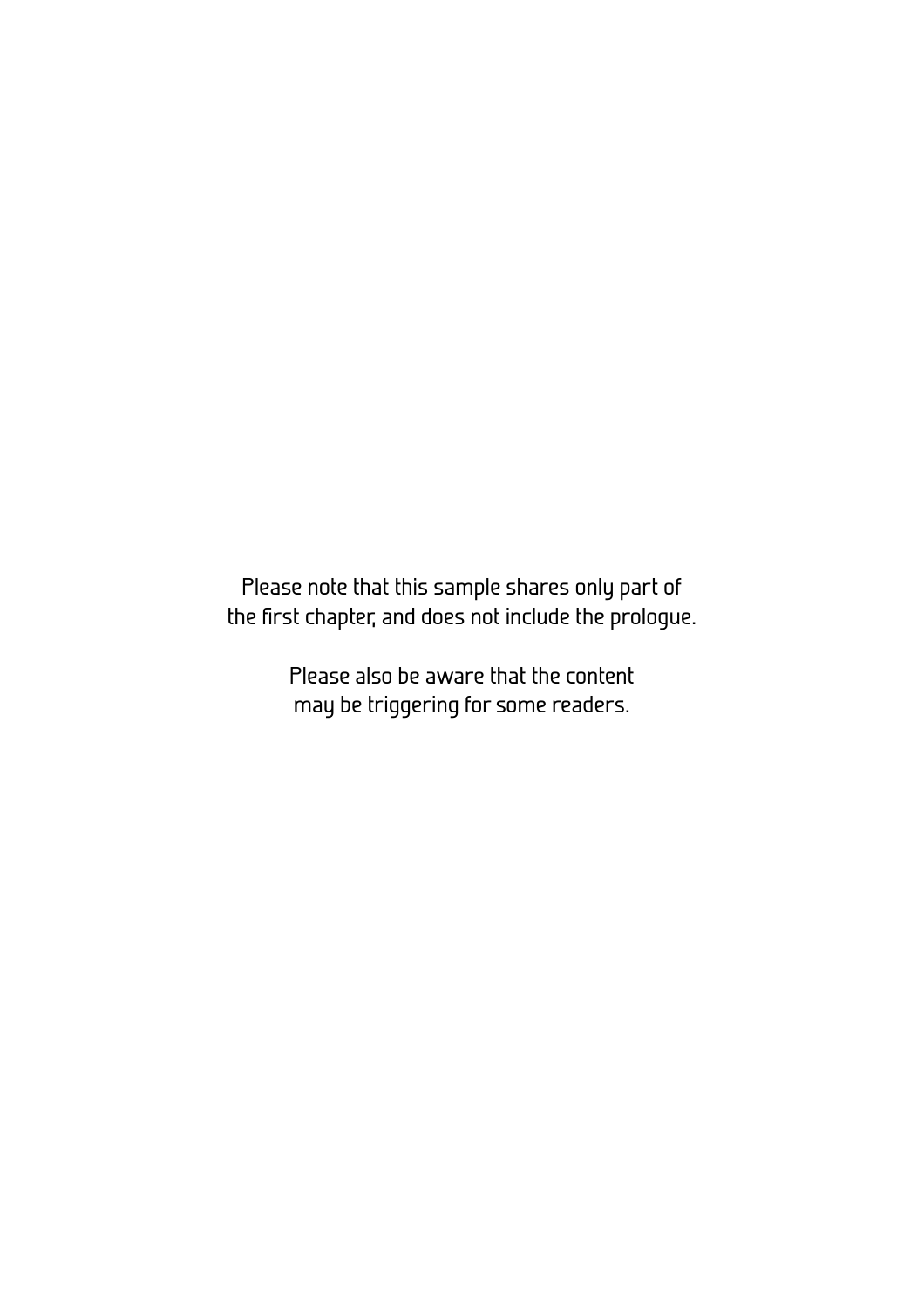## CHAPTER ONE

Kiva Corentine was on fire.

Flames scorched her body and blood boiled inside her veins, causing her to moan and thrash and shove at the hands holding her down.

"She's burnin' up," came a gruff male voice. "Get her some water."

The smell of vomit overwhelmed Kiva's senses, close enough to make her realise it was hers, causing her to gag anew.

She was sick.

No—not sick.

Somewhere in the back of her mind, she knew she wasn't suffering from an illness.

A haze of memories came to her: blue-gold eyes and kiss-swollen lips, deadly shadows and broken glass, caramel dust and iron bars. But then her thoughts scattered, the images seared from her mind, the unrelenting heat all that she knew, all that she *was*.

"Gods, she's a mess," said a female voice, full of disgust.

A wooden tumbler was forced between Kiva's lips. Water trickled down her parched throat and sloshed over her chin.

"She is," agreed the man. "And she's *your* mess. I don't got time for the dead."

The hands holding Kiva disappeared. She tried to sit up, but flames twisted around her torso. Her eyelids fluttered open for the briefest of seconds, but she could see no fire. It was her—the inferno was *inside* her.

"She's not dead," argued the woman.

"Give it time," said the man, his voice further away, as if he was leaving. "She's had too much of the good stuff to survive without it. Best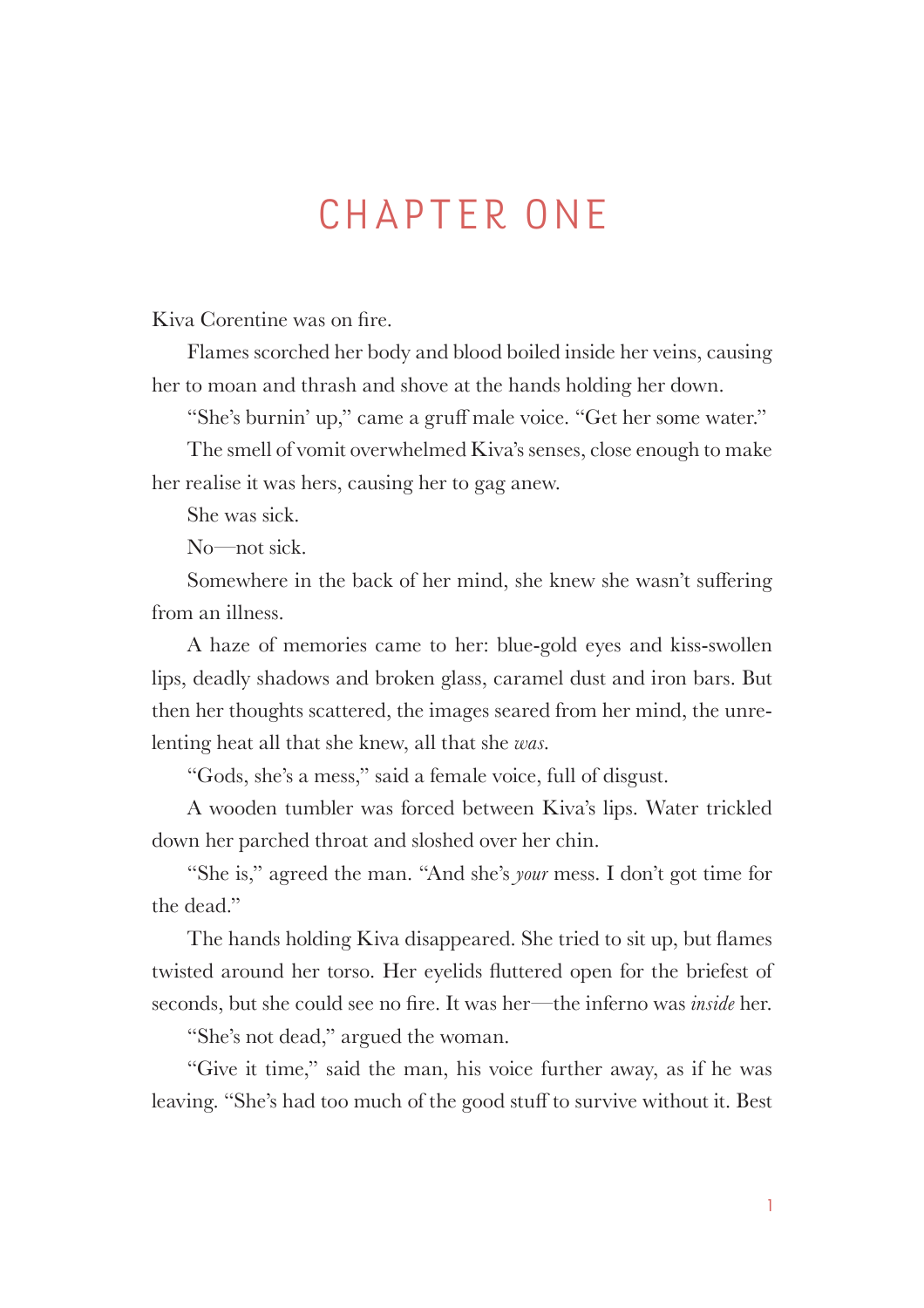leavin' her to her fate. Or give her a mercy killin', if you can stomach it." A snort. "I doubt you'll have any issues doin' that."

"You're the prison healer," the woman said angrily. "It's your job to help her."

Another snort from the man. "No one can help her now."

Kiva barely heard his departing footsteps over the pounding in her ears. Her heart was beating unnaturally fast. *Dangerously* fast.

Part of her knew she should be concerned about her state, but that part couldn't do anything, couldn't even *think* beyond the all-consuming agony blazing throughout her body.

A stream of curse words penetrated her pain, followed by a callused hand snaking behind her neck and hauling her roughly upwards, the tumbler pressing to her lips once more.

"Drink," ordered the woman, forcing water into Kiva's mouth. "If you want to live, you need to drink."

Kiva tried to follow the command, choking on the liquid, all the while wondering why. If this was living, surely she was better off dead. A mercy killing, the man had said. Kiva wanted that—a quick end to the flaming hell, the gaping hole in her heart gone forever.

A hole she knew had nothing to do with her current state.

Blue-gold eyes flashed across her mind once more, the fleeting image spiking a different kind of torture, before it was gone again.

"Damn it, Kiva, *drink*," came the angry female voice.

But Kiva couldn't drink any more. Shivers began to wrack her frame, fire warring with ice. Sweat coated her skin even as she trembled from the sudden cold, but when a blanket was thrown over her, she whimpered and begged for it to be taken away.

Too hot.

Too cold.

Too much.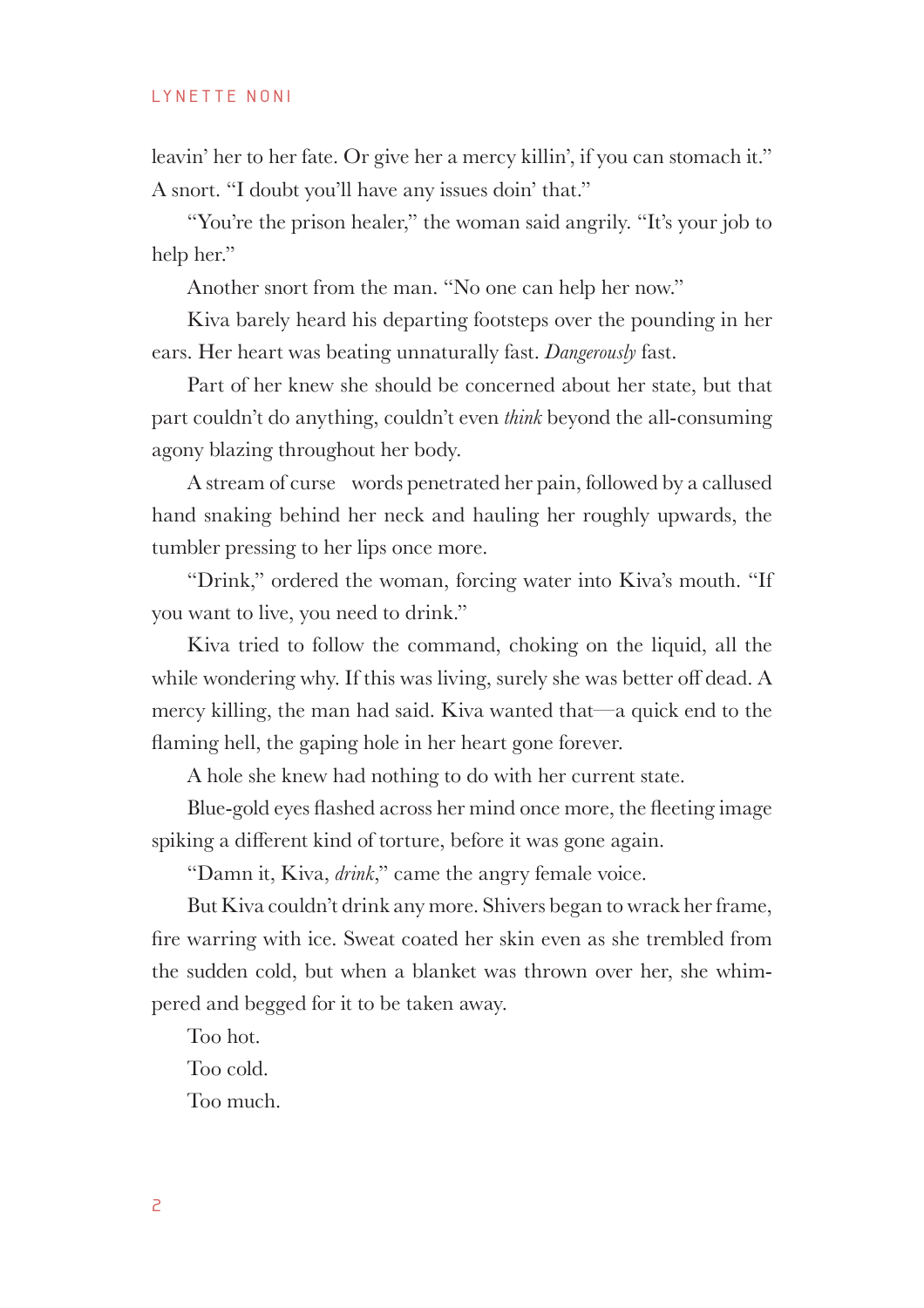"Please," she rasped out, unsure what—or who—she was asking. "*Please*."

"You don't die like this," the woman said firmly. "Not like this."

But Kiva didn't believe her. Because she wanted it to end—all of it.

And when she could no longer stomach the torment, she welcomed the blissful embrace of oblivion.

When Kiva opened her eyes, the first thing she saw was the snake.

The room around her was spinning, the poorly-lit space full of empty pallets and threadbare blankets, a familiar acrid smell tugging at her memory.

She was in the infirmary, whispered some distant part of her mind. Zalindov's infirmary.

A warning bleated through her, but she couldn't summon any real concern, not with the taste of caramel coating her tongue; not when the snake opened its mouth to speak.

"*Snap out of it*!" the serpent hissed, shaking her roughly. It sounded a lot like the woman who had shoved water down her throat.

Kiva giggled and reached out to touch it.

Her hand was slapped away. "You need to follow me down to the tunnels, or they're going to kill you. Are you listening? If you don't work, you'll be dead."

At the snake's urgency, Kiva sat up, her head lolling to the side. Through blurry eyes, she saw that she wore a soiled grey tunic, the smell of her own sick making her nose wrinkle.

"Gods, you have no idea what's happening, do you?" muttered the snake. It coiled around Kiva's back and pulled her to her feet. "They dosed you with too much angeldust on your journey here, and now you can't function without it." The serpent dragged her through the infirmary. "I managed to get my hands on some, enough to help you through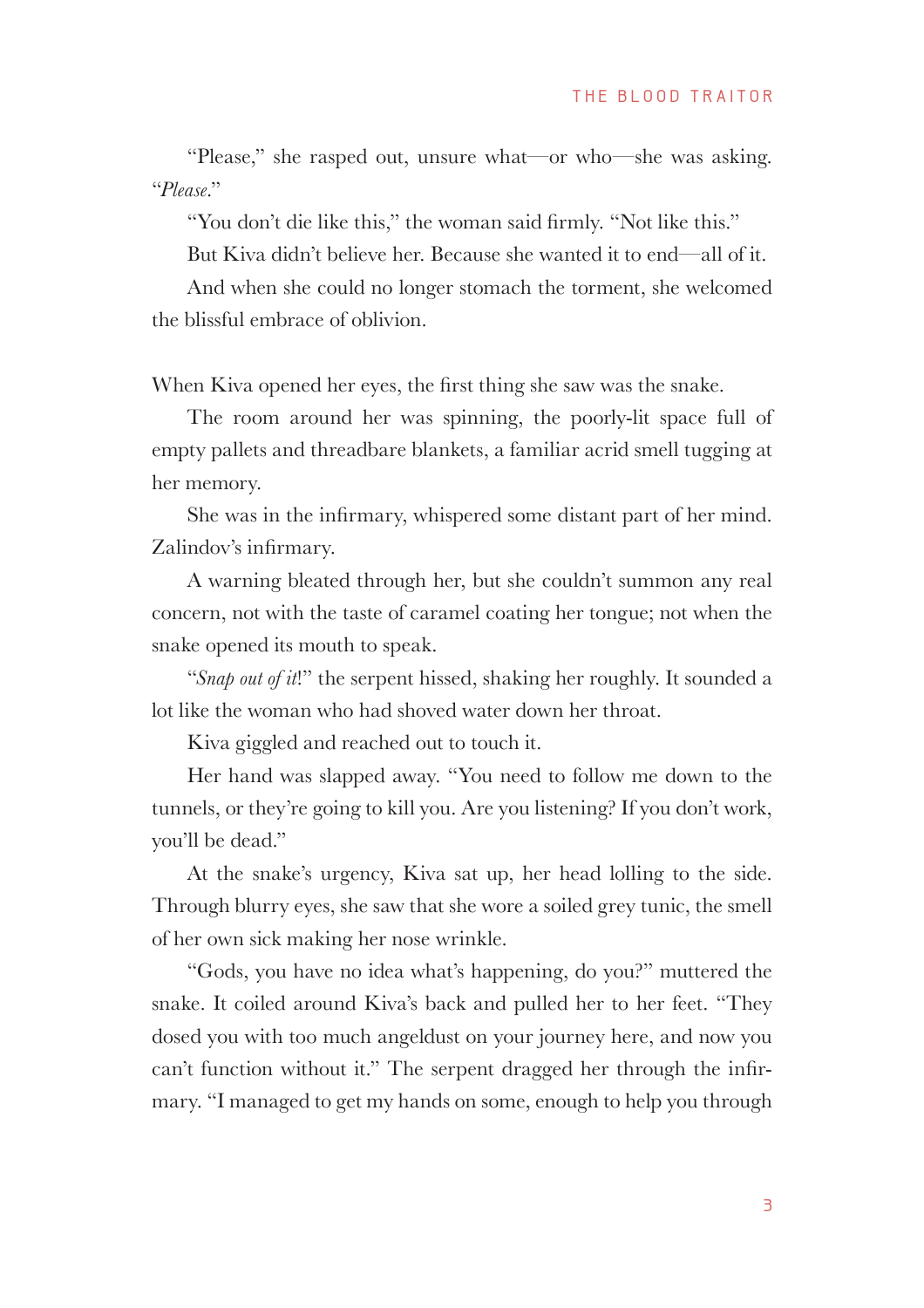the next few days. We have to wean you off it slowly or your organs will shut down. Do you understand what I'm saying?"

"Talking snakes," Kiva said dreamily, stumbling as she was towed out into the sunshine. She raised her hand and grinned at the rainbow colours all around her. "Pretty day."

The snake spat a nasty word, then said through clenched teeth, "Kiva, it's me, Cresta. Pull yourself together."

Cresta.

Not a snake, then.

But close.

Cresta Voss. The name elicited feelings of resentment and fear in Kiva, accompanied by images of a muscular young woman with matted red hair, hazel eyes, and a serpent tattoo inked down the side of her face. She was a quarrier at Zalindov, someone Kiva had known for over five years. Someone who had openly despised Kiva for those five years. Someone who was the leader of the prison rebels, loyal to Kiva's sister, Zuleeka Corentine, the now-queen of Evalon sitting atop a stolen throne after having taken everything from Kiva. Everything—and everyone.

"Bad snake," Kiva mumbled, trying to free herself from Cresta's arm. "Go 'way."

"Stop that," Cresta said, tightening her grip and guiding Kiva off the gravel onto the dead grass, heading towards the domed stone building at the centre of the grounds. "You won't last the day without me."

"Will, too." Kiva stumbled again as she navigated the dried clumps underfoot, the colours continuing to swirl in her vision, bouncing off the limestone perimeter walls surrounding them in the distance. "Or won't. Doesn't matter."

"Do you even hear yourself?" Cresta asked as they skirted a large crater dug out of the earth, something that snagged Kiva's hazy atten tion. It took effort to summon the memory, how the watchtower had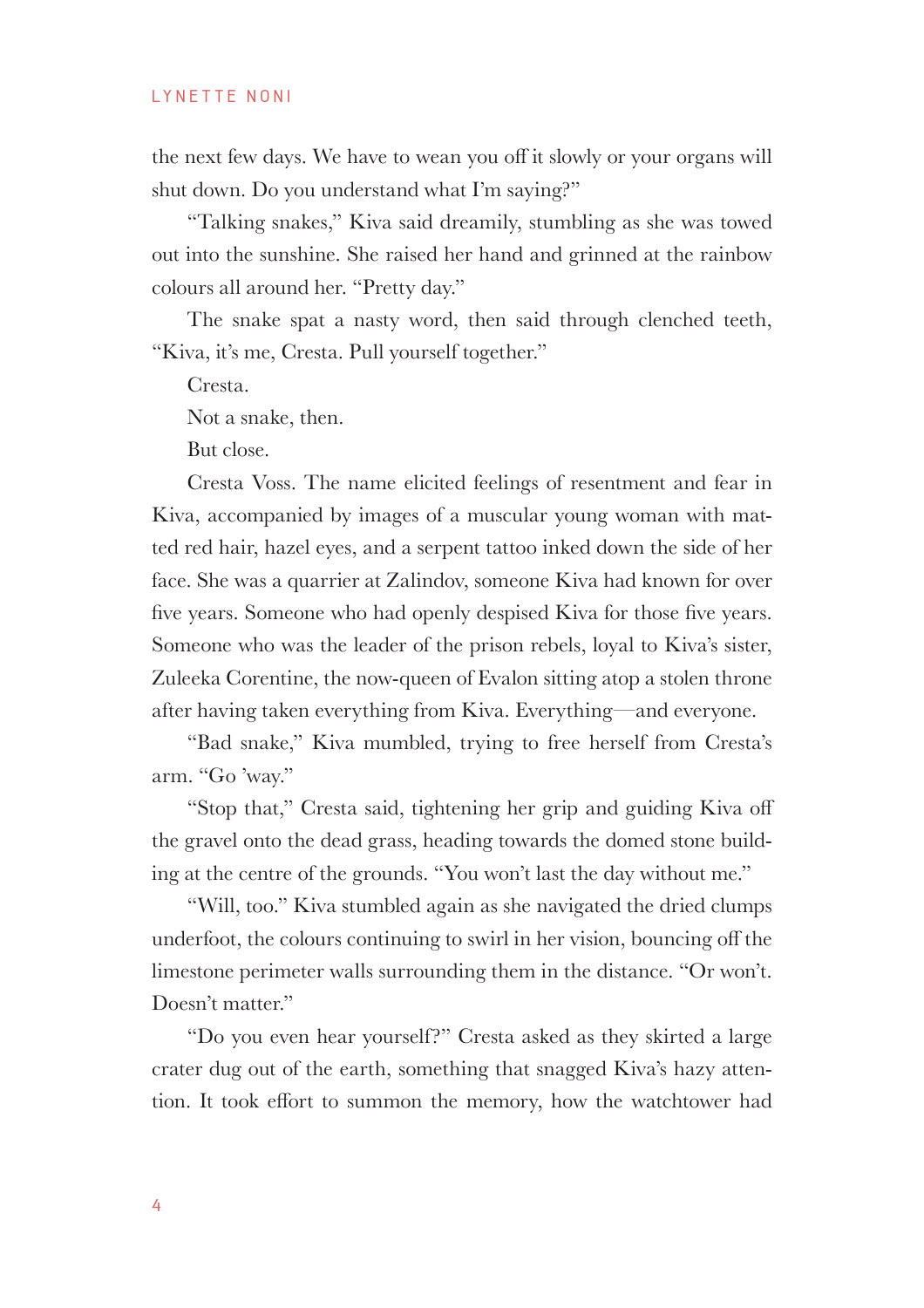exploded and crumbled down on itself. There was nothing left of it now but the ghost of where it once stood.

"Mot," Kiva breathed the name of the man who had destroyed it, a moment of clarity gripping her thoughts. "Where's Mot?"

"Dead," Cresta said flatly. "By the Warden's own hand, right after the riot—the one you used to escape."

Sorrow touched Kiva's chest as she thought of the morgue worker who had cared for her and helped her survive the Trials, but she couldn't hold onto it for long before it vanished like the wind. She shook her head, trying to clear the spinning colours, trying to remember what the snake had said. "No one escapes Zalindov." A manic laugh slipped out. "Not even when they do."

Cresta was kept from responding by the approach of more greyclad prisoners moving stiffly across the dead field, their faces lined with fatigue as they too headed towards the domed building.

"You need to get it together before we reach the tunnels, or the guards will send you to the Abyss," Cresta warned under her breath. "They might not even bother with that."

"Don't care," Kiva mumbled, dragging her feet.

The quarrier's grip turned painful as she hissed, "You once told me I was strong and powerful and I could survive anything. That I owed it to myself to find a reason to live. Now I'm telling you the same, Kiva Meridan."

Slumping in Cresta's hold, Kiva said, "That's not my name."

"It is."

"It's *not*."

"You are who you choose to be," Cresta declared in a hard voice. "You are *what* you choose to be. And right now, you need to choose to live. You can figure out the rest later."

Even in her sorry state, the words left a mark on Kiva. The idea that anything was her choice was laughable. For ten years in Zalindov, she'd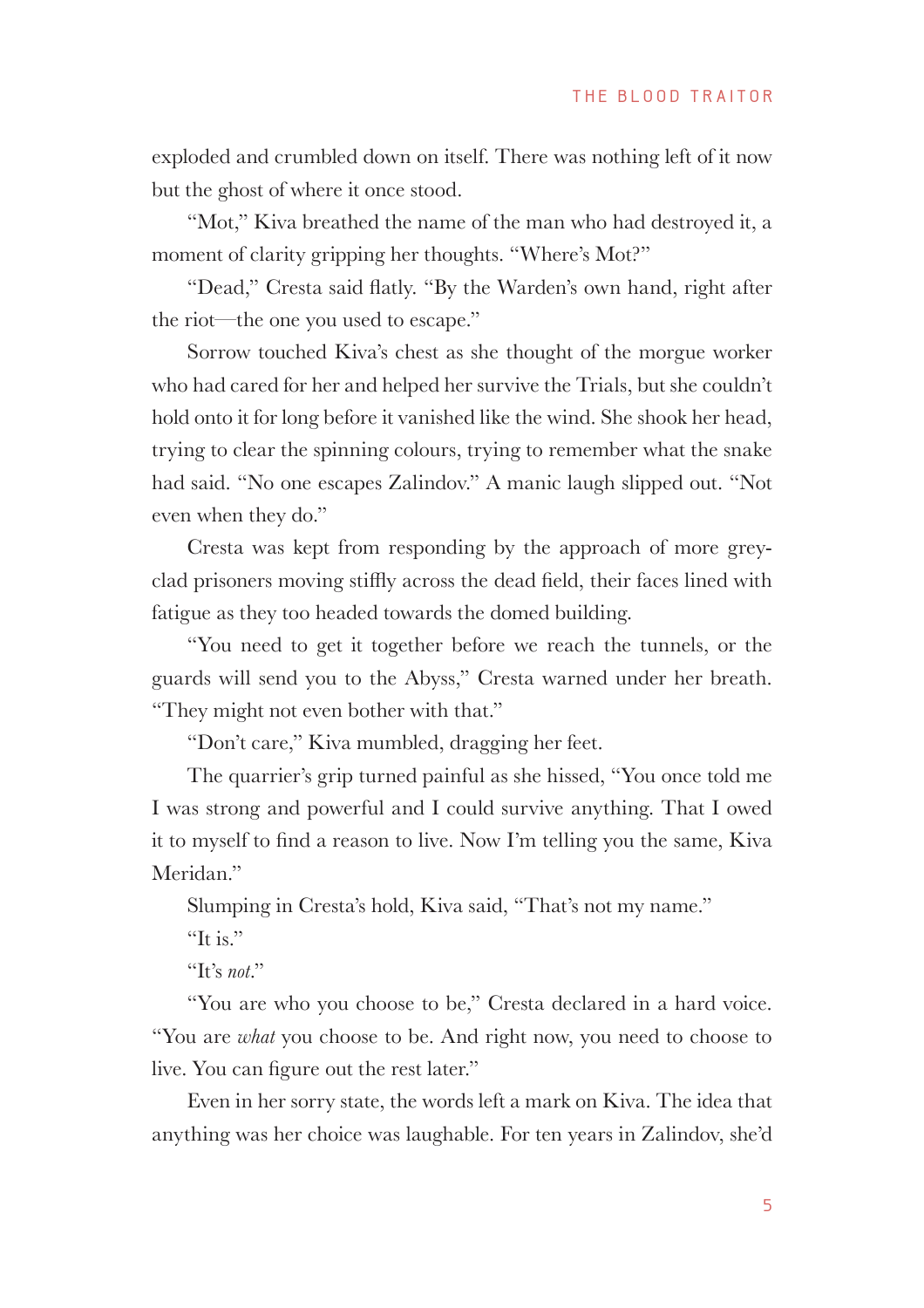lived by the choices of others, fighting to survive, day after day. When  $sh$ e'd finally tasted freedom, the decisions  $sh$ e'd made had done nothing but lead her right back to where she'd started, after losing more than she'd ever imagined possible.

The hole in her heart gave a pang; not even the angeldust could mask it completely.

"Make no mistake, I don't care about you," Cresta went on mercilessly. "But you saved my life once, and because of that, I owe you a blood debt. So you're going to survive today, and you're going to survive tomorrow, and you're going to keep on surviving until those godsdamned drugs are out of your system. After that, you can decide what the hell you want to do with yourself. Live or die, you'll be out of my hands. But until then, you'll listen to me. And I'm telling you to buck up and prepare yourself for the worst day of your life."

Kiva was so distracted by Cresta's speech that she hadn't realised they'd arrived at the domed building and were lining up with the other inmates, all readying to descend the ladder shaft down into the tunnels.

Struggling to maintain a steady stream of thought, Kiva murmured, "Why are you here?"

Cresta made a frustrated sound. "I just told you."

Kiva shook her fuzzy head. She must not have been given the same amount of angeldust that had kept her mostly unconscious for the last few weeks, the lower dosage affording her enough lucidity to ask, her words heavily slurred, "No, why aren't you in the quarry?"

There was a moment of hesitation before Cresta answered, "Rooke changed my work allocation after the riot. He didn't like that I'd survived for so long, so now I'm a tunneller, facing an exhausting and inevitable death."

Six months Cresta would have. A year at the most. That was the fate of a Zalindov tunneller.

A fate Kiva shared, now that she was no longer the prison healer.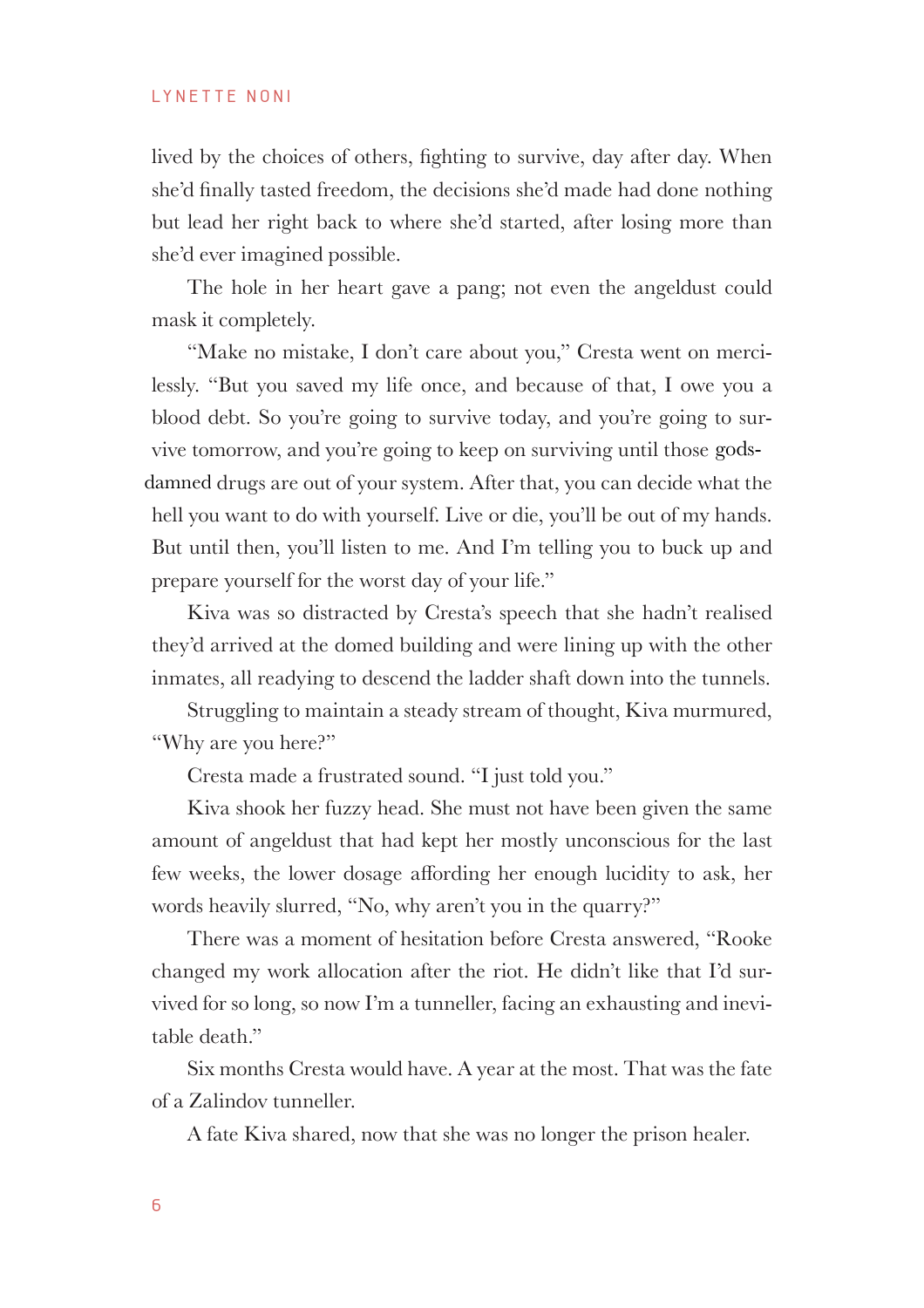She should have been terrified, but she couldn't bring herself to care. For some reason, she didn't think the angeldust was to blame.

"Next," came a bored-sounding male voice, causing Kiva to look up from the dead grass to see that they'd reached the mouth of the building, where a pair of guards were ushering prisoners towards a set of ladders poking out from a rectangular hole in the earth.

"I know you're messed up right now," Cresta said urgently as the inmates in front of them disappeared into the shaft. "But whatever you do, don't let go of the ladders." At the blank look on Kiva's face, she hurried to add, "Think of something important to you. The boy—the one with the stutter. You love him. Hold on for him."

*Tipp*.

A foggy memory of the freckle-faced, gap-toothed boy blazed across Kiva's mind, causing the pain in her heart to throb anew.

"Next," repeated the guard, waving towards Kiva and Cresta.

"One rung at a time," Cresta said. "Do it for the boy. I'll be right beside you."

Kiva nodded dully, her head feeling too heavy for her shoulders, but at the same time, impossibly light. She tripped over her own feet as Cresta prodded her forward, the guards watching with amusement. They knew who she was, how far she'd fallen. They were *enjoying* this.

Fire rose within her, but it didn't last, the angeldust sweeping it away by the time her hands reached for the metal rungs.

There were two ladders bolted side-by-side, and as Kiva began to descend the first, Cresta kept her promise and remained with her, all the way down to the first platform, then onto the next set of ladders. Down they stepped, rung after rung, platform after platform, with Cresta murmuring quiet encouragement. Kiva watched her hands as if they belonged to someone else, feeling nothing, only vaguely aware that she was moving downwards, that her muscles were burning, that the air was becoming stale and chilled.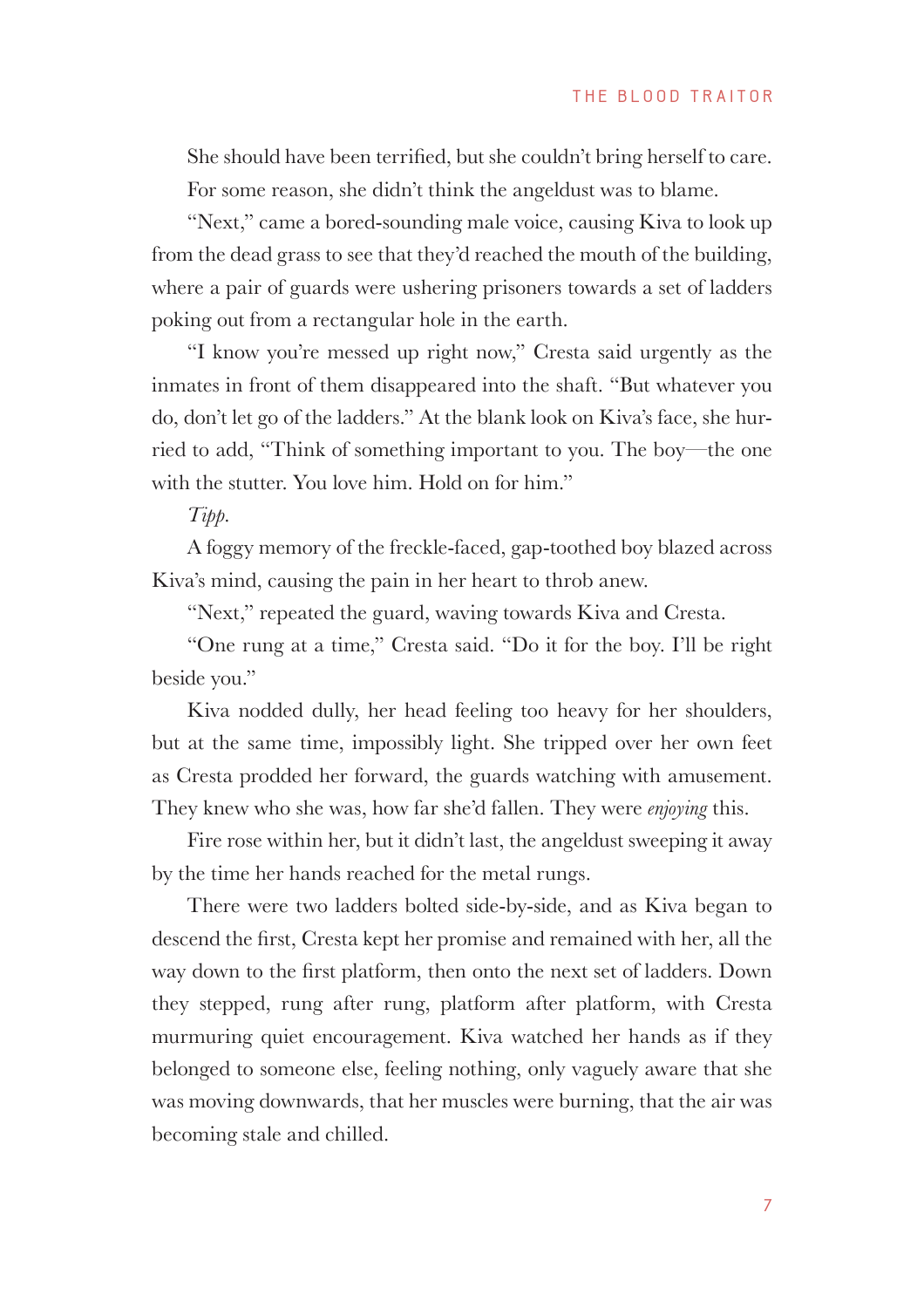Tipp. She would hold on for Tipp.

Even if, after what he'd discovered, after what she'd *done*, he surely hated her now.

An agonised sound left Kiva, and Cresta looked over in alarm. But then they stepped off the final ladder, causing relief to flood the other girl's expression.

Safe. They were safe.

But they also weren't.

Because before Kiva could catch her breath, she was being pushed down a luminium-lit tunnel after a line of prisoners, all shuffling along like ants. A distant feeling of panic hit her, the claustrophobia familiar but muted by the angeldust.

The last time she'd been here, she hadn't been with other prisoners. But she hadn't been alone, either.

Blue-gold eyes. A hovering, magical flame. A perfect snowblossom.

This time the drugs didn't force the image away—Kiva did.

She couldn't think of what had happened then.

She couldn't think of *him*.

A sloshing sound caught her attention and drew her gaze downward, the earth turning to mud, then shallow water, becoming knee-deep the further they walked. When the prisoners were ordered to halt by one of the supervising guards, Kiva found that a pickaxe had been shoved into her hands somewhere along the journey. She tested the weight, waving it before her like a sword.

Caldon had shown her how to do that, training her with a wooden practice blade.

Kiva closed her eyes and forced that memory away, too, allowing the angeldust to subdue her reignited pain. She dropped her arms, trying to remember where she was, why she was there, what she had to do.

Tunnelling.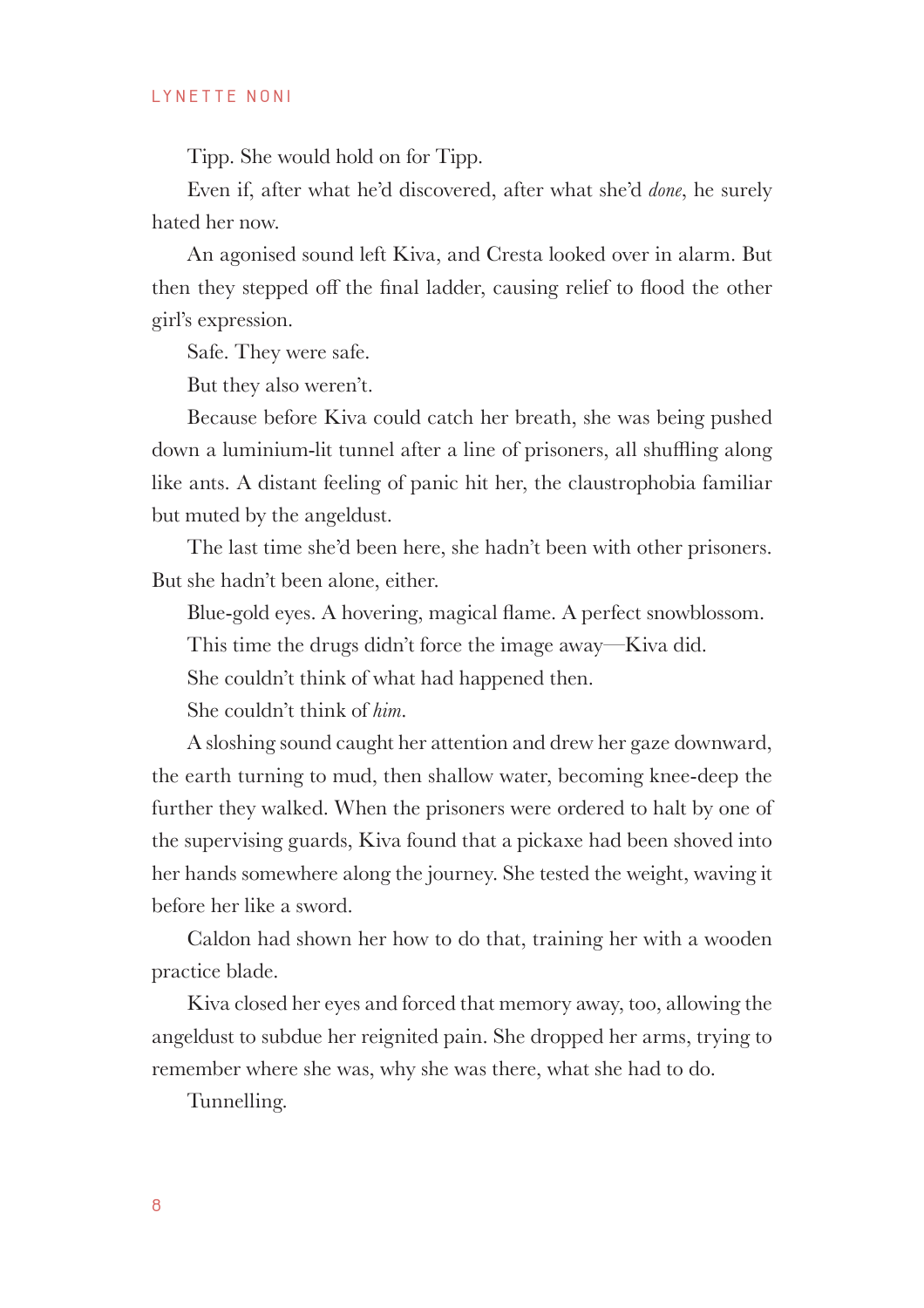She was a tunneller now, tasked with digging for water and creating passageways for it to flow into the aquifer.

It was the worst of Zalindov's work allocations. The hardest, both physically and mentally. The quickest death.

"Think of the boy," Cresta commanded from Kiva's side. "Don't stop thinking about him."

The sheer authority in her voice had Kiva obeying, and when the guards ordered them to begin digging into the hard limestone walls, Tipp's face remained front and centre in her thoughts.

Kiva swung the iron axe into the unyielding rock, over and over again. The movement jarred her arms, the sound set her teeth on edge. She welcomed the burn that grew with every thrust, her vision turning hazy as dust clouded around her, her hearing overwhelmed by the clash of hundreds of axes meeting solid stone. She was vaguely aware of Cresta working at her side, reminding her about Tipp, telling her to keep digging. She couldn't stop—if she stopped, the guards would come. They were patrolling freely, whips and batons at the ready. Don't give them an excuse, Cresta told her. Don't stop. Don't stop. *Don't stop*.

There was blood on Kiva's axe, dripping down the wooden handle, from split blisters and cracked calluses. She felt the pain, but it was muted, just like everything else around her.

Until it wasn't.

Because as seconds turned to minutes, and minutes turned to hours, the angeldust's effects began to fade.

It started with a low, persistent headache at the base of her skull. Next came the taste of copper on her tongue, followed by a tremor in her fingers, making it difficult to keep hold of her blood-slicked axe. When the guards finally announced the end of the work day, Kiva was chilled despite the arduous labour, and finally cognizant enough to realise that what she'd survived was nothing compared to what was ahead.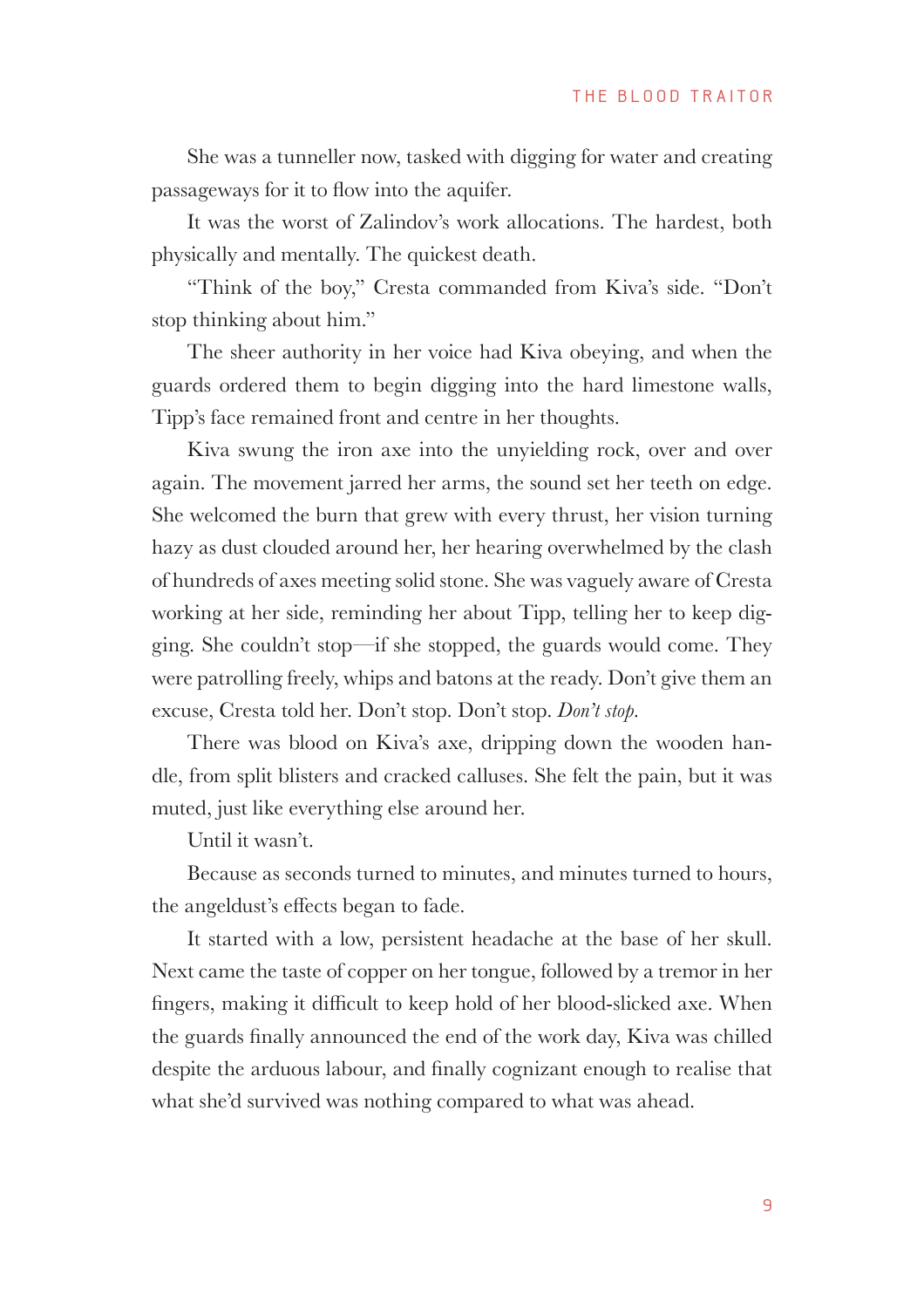"I feel awful," Kiva moaned as they waited their turn to climb back up to the surface.

"I'll bet," Cresta murmured. "Is there anything in that infirmary of yours that might help?"

"It's not my infirmary anymore," Kiva replied, swaying from exhaustion. Her freedom from Zalindov had granted her access to regular food and exercise, and that combined with the numbing effects of the angeldust had given her enough strength to endure the hard labour that day. But she was feeling it now, every part of her hurting. Her thoughts, however, were clearer than they'd been for weeks, so she battled to keep her focus, rattling off a list of plants all known to ease withdrawal symptoms.

"The only way out is through," Cresta said sagely, brushing her twisted red locks away from her damp face. "I'll see what I can scrape together."

Kiva mumbled a reply, unsure what words left her mouth as her chills grew and her body began to tremble. She couldn't remember climbing out of the tunnels, nor could she remember Cresta supporting her all the way to the dormitory building and dumping her unceremoniously on a pallet, dust and mud coating her skin, her tunic still stained with her own vomit. She had no idea how much time passed as she lay there, shaking and sweating, her muscles aching, her bloodied palms now throbbing mercilessly.

"Give me your hands."

Cresta was back. Kiva didn't know how long she'd been gone, or how long since she'd returned. Her snake tattoo was almost indistinguishable beneath a layer of grime.

Wet slid across Kiva's palms, eliciting a sharp sting. She tried to tug them back, but Cresta held firm.

"You need to keep these clean, or they'll get infected."

Kiva stilled, the words echoing across her memory. She'd heard them before. She'd *said* them before.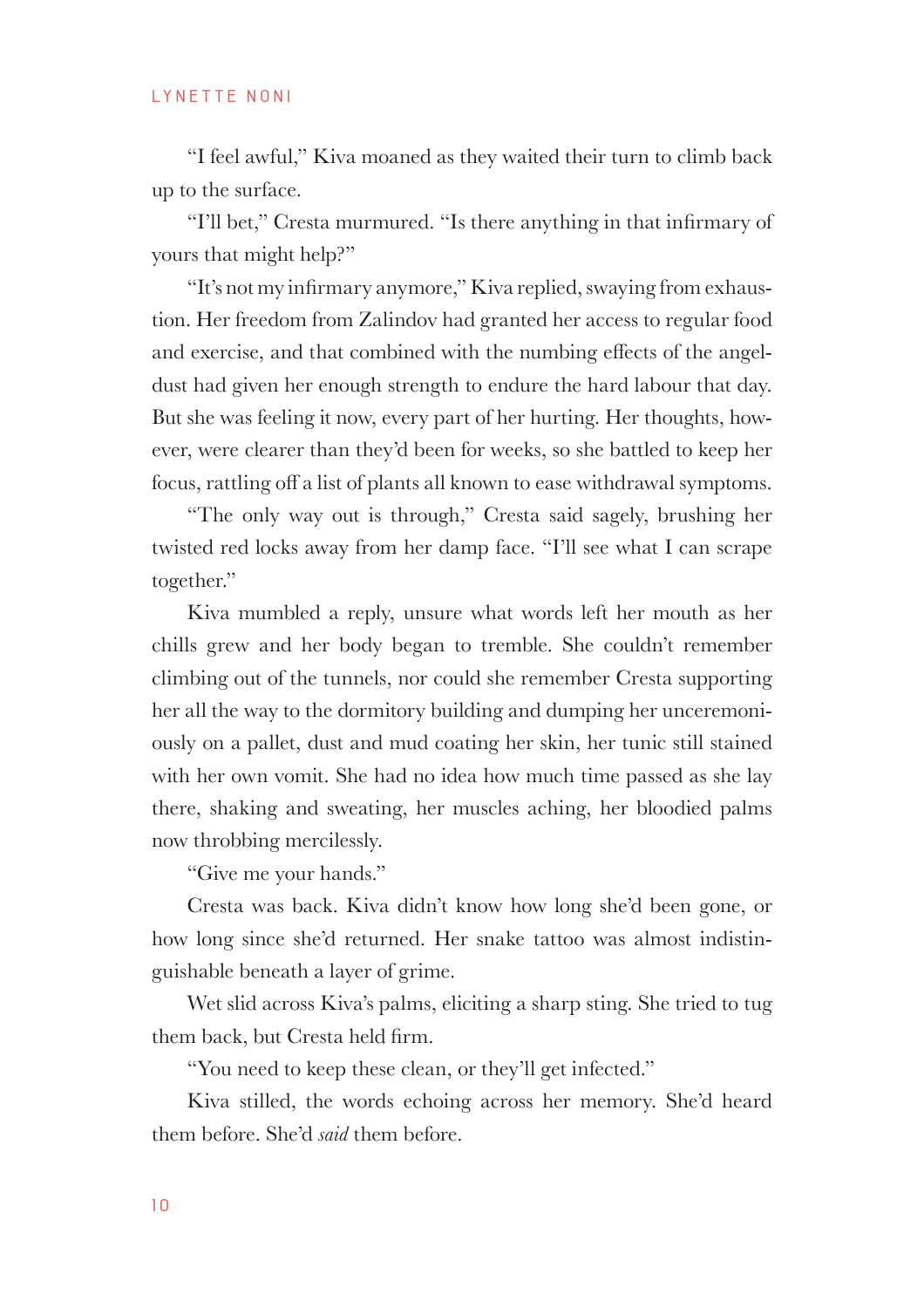### *You need to keep these clean, or they'll get infected.*

Strong hands attached to a strong body, tousled gold-brown hair, perfect lips quirked into a knowing grin, blue-gold eyes dancing.

The hole in Kiva's heart tore open, the pain enough to halt her tremors, if only for a moment. But she wasn't in the infirmary right now. And *he* wasn't with her.

Not this time.

Never again.